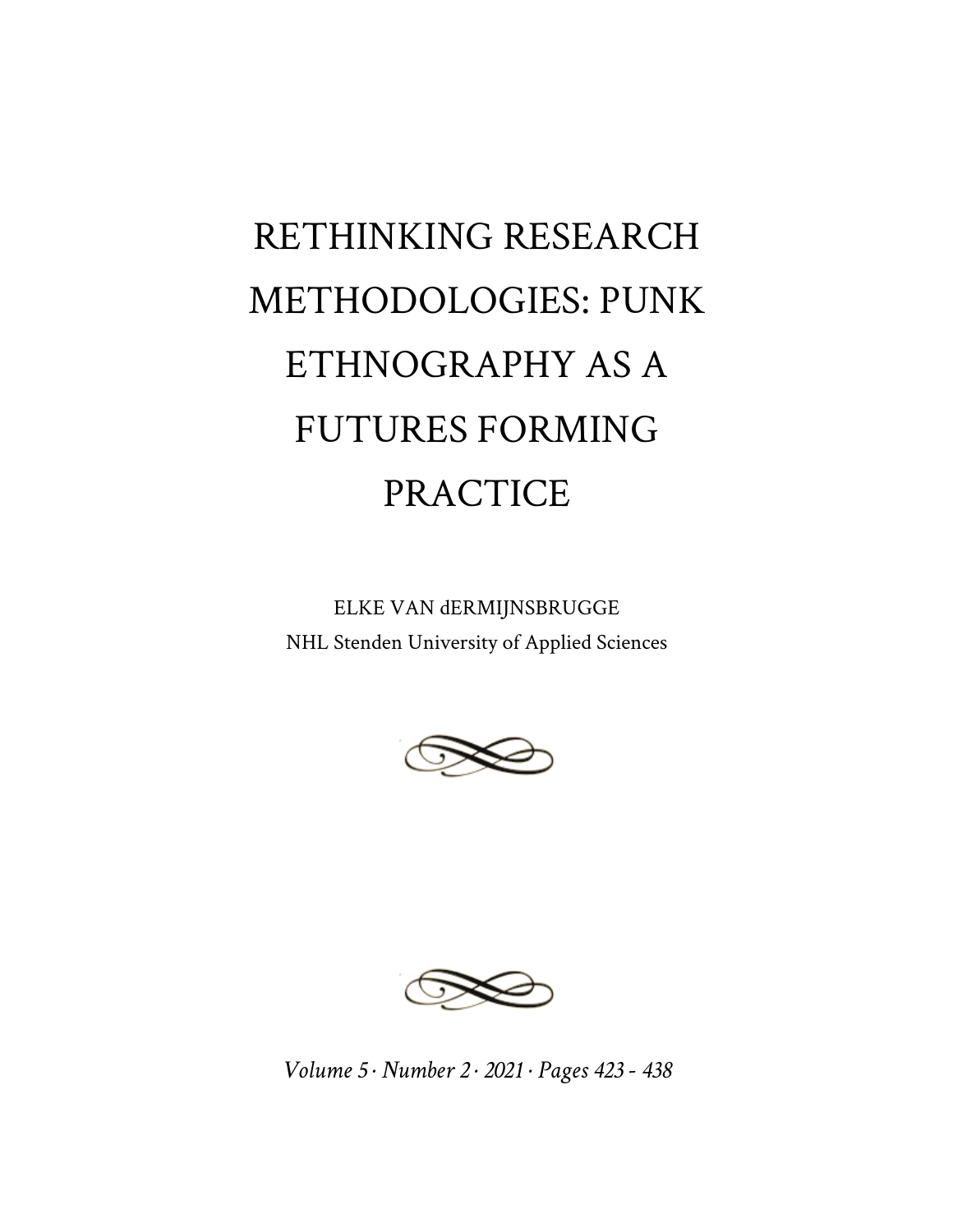## **Crisis: From Problem to Opportunity**

ne can't help but wonder if life is not simply lived in a state of permanent crisis. For years now we have been hearing about the mental health crisis, environmental crisis, financial crisis, political crisis, climate crisis and more recently, the global health crisis. Indeed, Robert Holton wrote more than thirty years ago that "in the contemporary world we are told that 'crisis' threatens us on all sides"<sup>1</sup>. In education this goes back even further, with Hannah Arendt's famous essay on *The Crisis in Education* dating back to 1954. O

Yet, there is good reason to not capitulate to a kind of crisis malaise or to equate 'crisis' with 'problem'. Gert Biesta reminds us about the original meaning of the word 'crisis', which "is not a state of chaos, but a critical moment or turning point that calls for consideration and judgement (in Greek: 'krinein')"<sup>2</sup>. It is thus possible to see crisis as an

<sup>1</sup> Robert Holton, "The Idea of Crisis in Modern Society," *The British Journal of Sociology, 38*(4) (1987): 502, doi:10.2307/590914. <sup>2</sup> Gert Biesta, "Have We Been Paying Attention? Educational Anaesthetics in a Time of Crises," *Educational Philosophy and*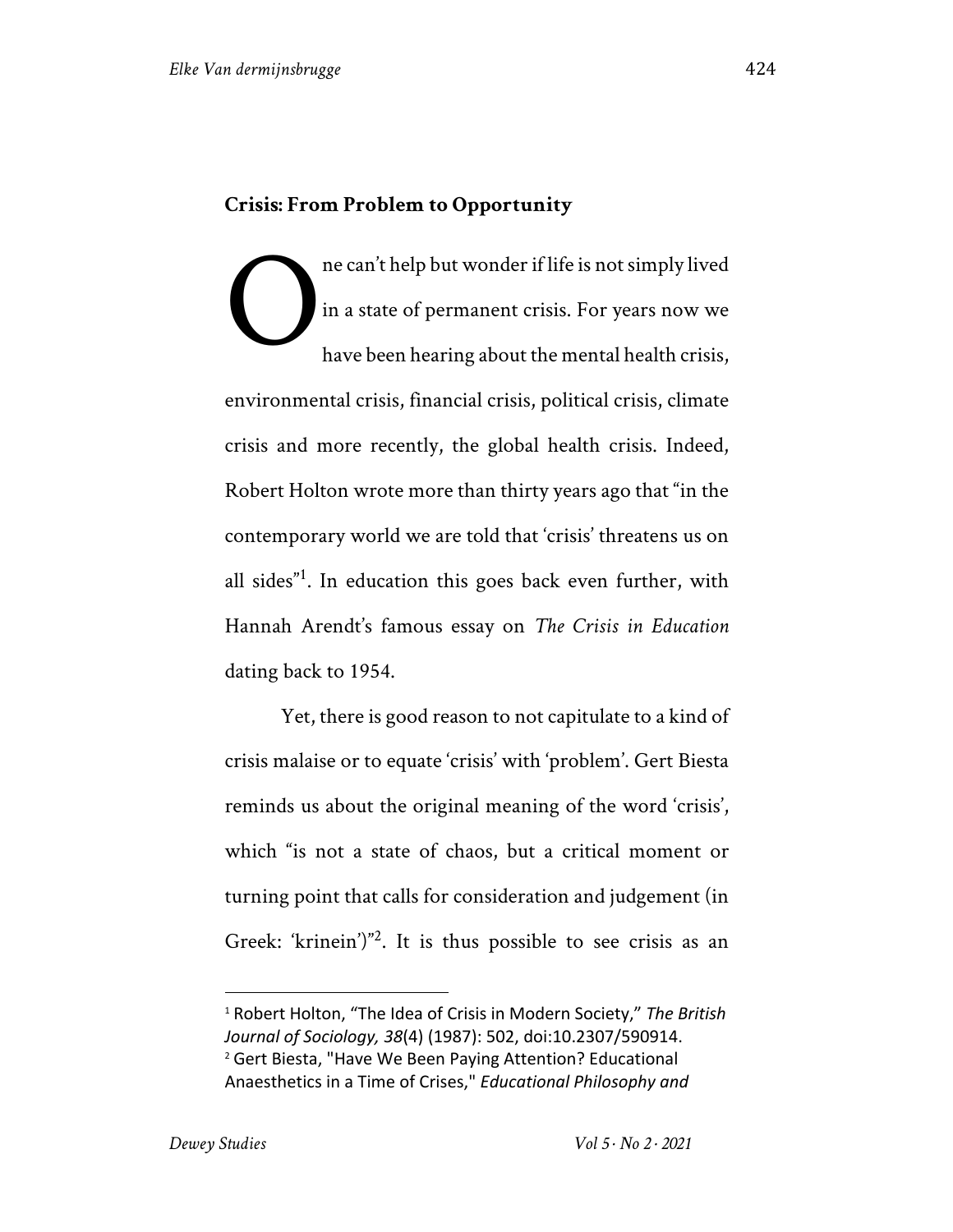opportunity to interrupt the status quo of our personal and professional lives, to question what is happening, how we ended up here, and consider what kind of responses can be made.

#### **'What Works' Doesn't Work**

This view led me to pursue doctoral studies in the field of education as a 'crisis response' whereby I am exploring how approaches to research methods in education can be broadened and diversified. What kind of practices can researchers, together with practitioners, develop that allow for creating opportunities to imagine alternative futures, starting from actions in the present?

The prevalent discourse in education is generally based on the assumption that our world can be "governed by numbers"<sup>3</sup> , whereby all of life is reduced into commoditized

*Theory,* Ahead-of-print (2020): 1, DOI:

<sup>10.1080/00131857.2020.1792612.</sup>

<sup>3</sup> Martin Mills, "Educational research that has an impact: 'Be realistic, demand the impossible'," *Australian Educational Researcher* 45 (2018): 573.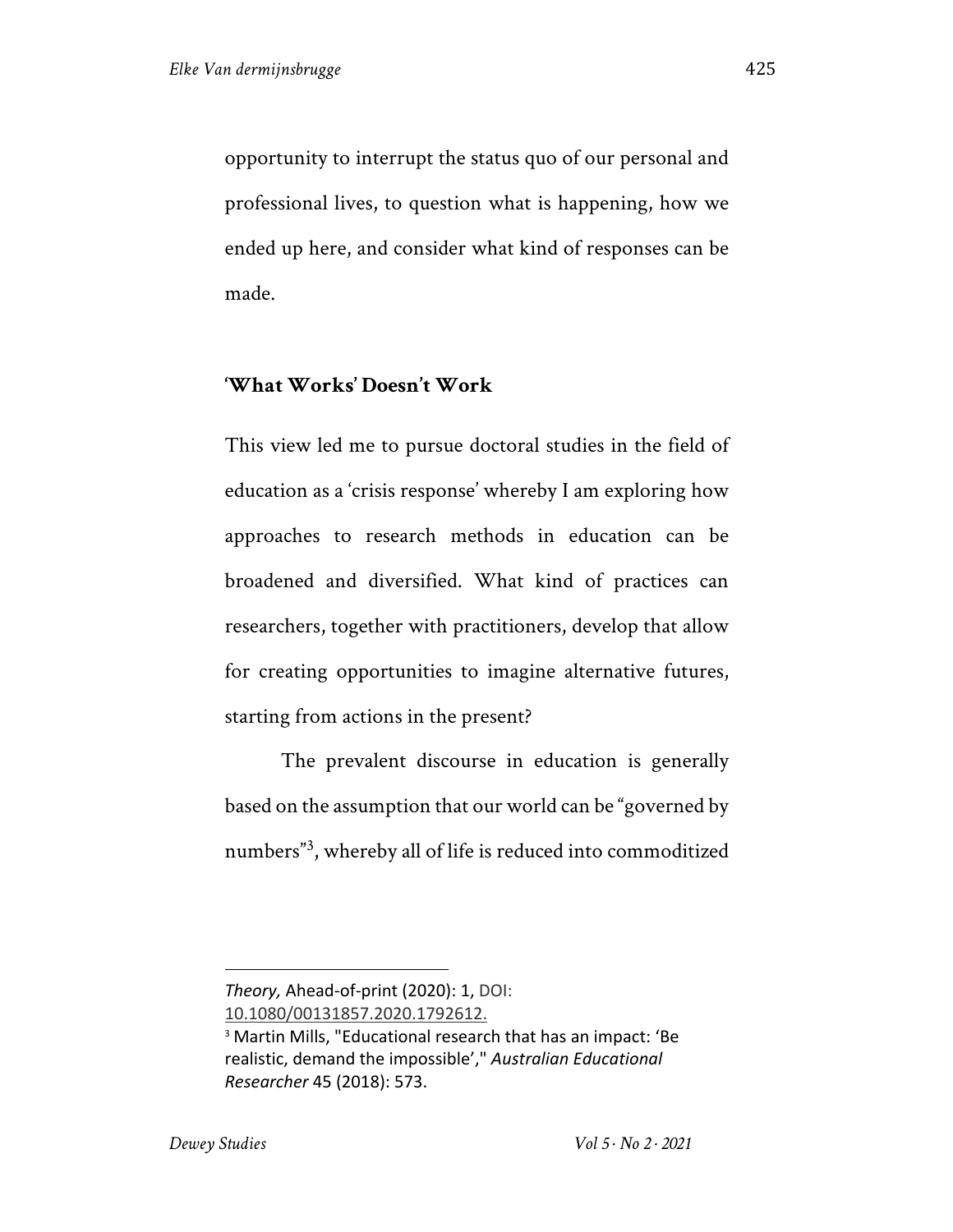units of measurements $^4$ . This 'what works' $^5$  logic dominates discourses and practices within education at education policy level, but also in the practice of schools and in education research<sup>6</sup>. Work is often mirroring and articulating<sup>7</sup> the state of affairs and its concomitant crises rather than creating appropriate responses centred around questions about human flourishing and how to live responsibly in an increasingly complex world. I suggest that, instead of limiting ourselves to critique or problem-solving, we need to explore possibilities of developing not only alternative ways of doing education (research and practice), but alternative ways of living and being.

<sup>4</sup> Wendy Brown, *Undoing the demos: neoliberalism's stealth revolution* (New York: Zone Books, 2015).

<sup>5</sup> Gert Biesta, *Educational research : An unorthodox introduction* (London: Bloomsbury, 2020).

<sup>6</sup> Gert Biesta, *Educational research : An unorthodox introduction* (London: Bloomsbury, 2020).

Michael A. Peters and John Freeman-Moir, *Edutopias. Bold Visions in Education Research* (Münster: Sense, 2006).

<sup>7</sup> Kenneth J. Gergen, "From Mirroring to World-Making: Research as Future Forming," *Journal for the Theory of Social Behaviour* 45 (2015): 287-310.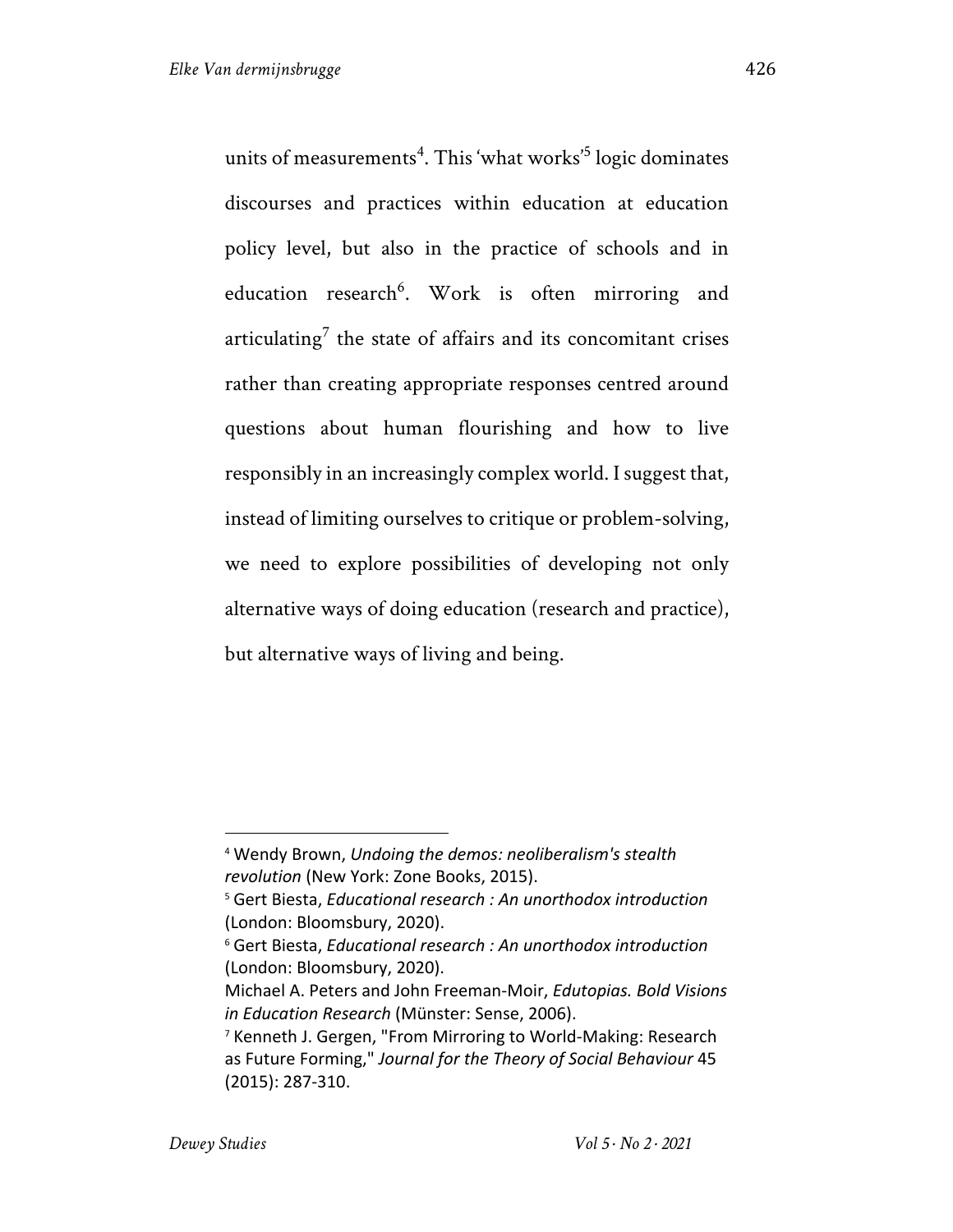#### **From Methodology to Futures Forming Practice**

When I started conducting fieldwork in my case study school, I entered as a researcher to work with a group of practitioners (or 'participants'). However, quickly these designations became permeable and we were infiltrating each other's roles and spaces in a constructive and organic manner. I had no intention of setting a rigid research agenda nor of trying to solve a problem. Instead there was a growing commitment amongst a small group of people, to collaborate and to turn ideas into action. Equally, there was a willingness to reflect on the role of education and how we could step back from the global education discourse and work collaboratively towards change (in education) starting from the present. It was in those moments that the ethnographic techniques I was applying (observations, interviews, making fieldnotes, journaling) were no longer merely methodological techniques, but were becoming 'shaping practices'. The ethnographic work evolved from methodology to practice, thereby (re)negotiating roles and relationships, and ultimately, to actions that entailed visions of alternative futures.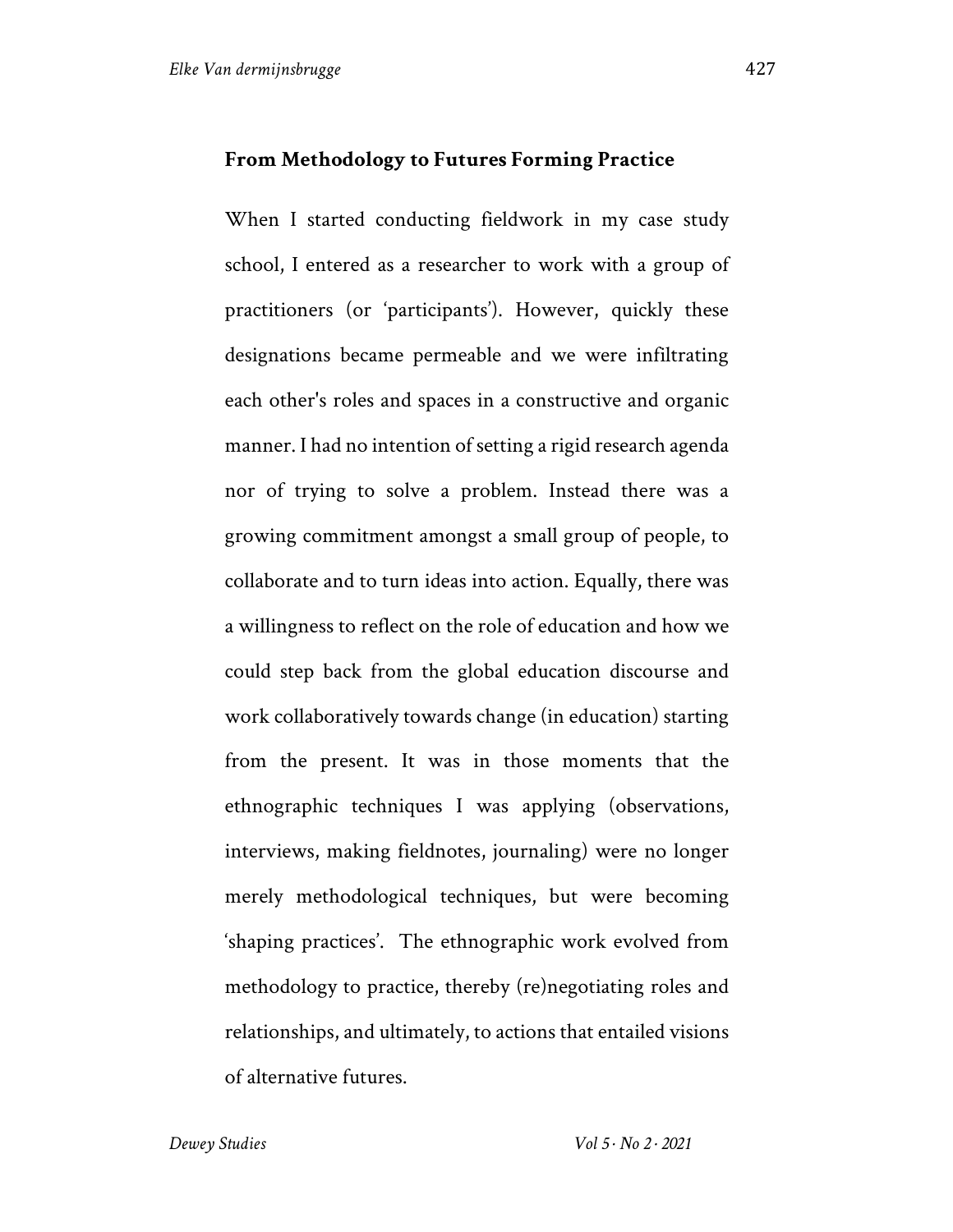# **Punk Ethnography: The Nexus between Punk and**

#### **Anarchy**

Out of these fieldwork experiences emerged punk ethnography, an attempt to offer a conceptual framework as well as a practical toolkit for researchers and practitioners to create alternative futures together, starting from actions in the present. It is a practice that applies elements of the punk ethos and anarchist philosophy and that makes use of ethnographic strategies, offering guidelines to bring researchers and practitioners together. Punk ethnography is underpinned by values of relationality, interconnectedness and solidarity and deliberately wishes to offer an alternative to the more neoliberal, evidence-based, and 'what works' approaches to research and the often large gap between research and practice.

Punk and anarchy, despite being two different matters, can be complementary. Broadly speaking, punk emphasises resistance, creativity and a Do It Yourself (DIY) attitude. Shukaitis adds that punk is committed to "bringing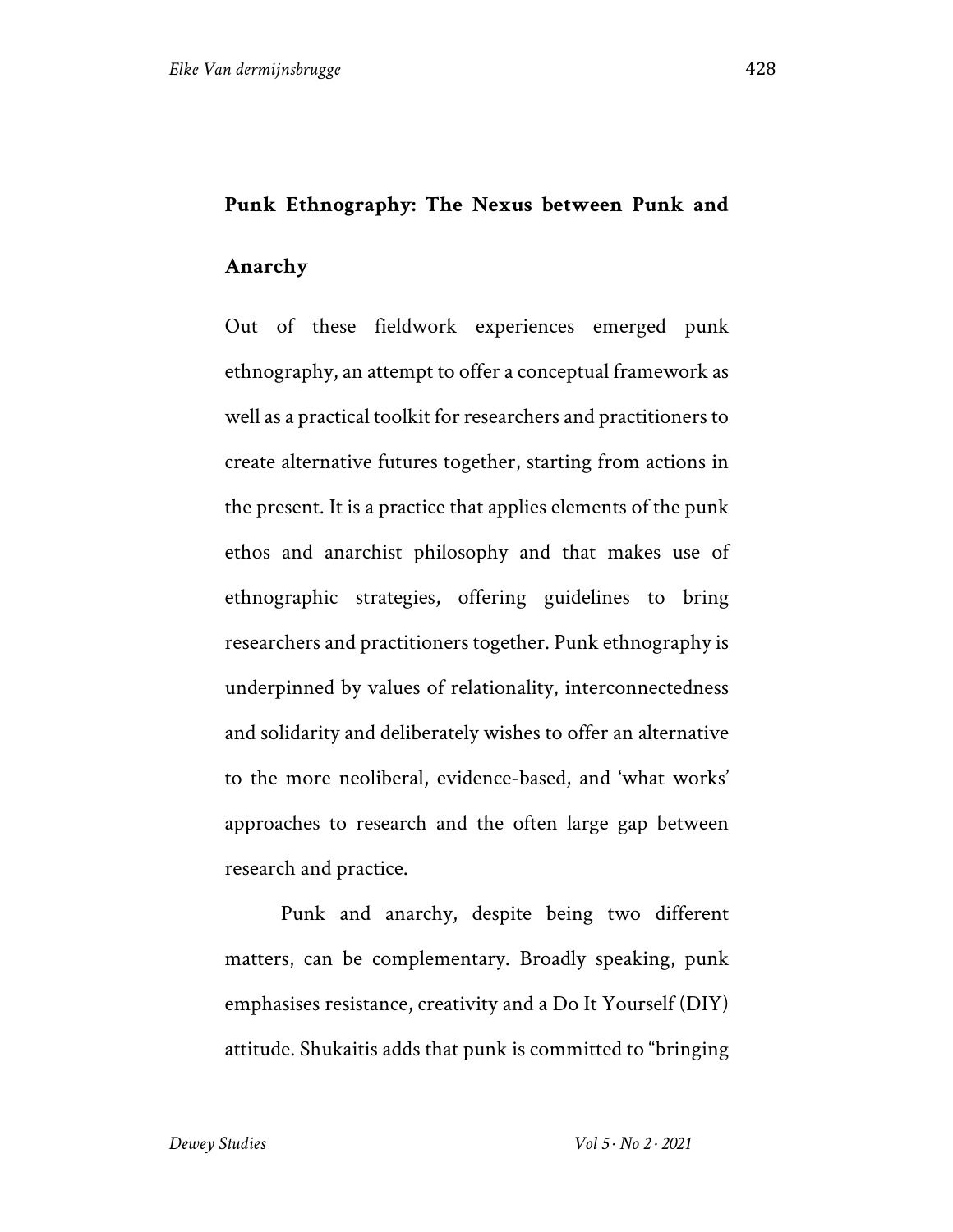together and enacting other ways to live and be together in the world; ways not based on the values of capitalism or other forms of social domination and exclusion"8 . Anarchy, on the other hand, emphasises non-coercive political and social organisational structures. An anarchist approach, according to Suissa, "does not simply concern 'blueprints for single institutions', but sees in the very act of restructuring human relationships within such institutions (the school, the workplace), a creative act of engaging with the restructuring of society as a whole" $9$ .

Punk provides an ethos, or more so, an attitude and state of mind that guides a futures forming practice that is driven by the idea that education can be a field of social  $change<sup>10</sup>$ . Anarchist philosophy adds a non-coercive political and organisational dimension to this attitude. Despite their Western origin, punk and anarchist

<sup>8</sup> Stevphen Shukaitis, "Growing up clichéd," in *Punkademics: The basement show in the ivory tower,* ed Zack Furness (Brooklyn: Autonomedia, 2012), 125-129.

<sup>9</sup> Judith Suissa, *Anarchism and Education: a philosophical perspective*, (UK: Routledge, 2006).

<sup>10</sup> Judith Suissa, *Anarchism and Education: a philosophical perspective*, (UK: Routledge, 2006).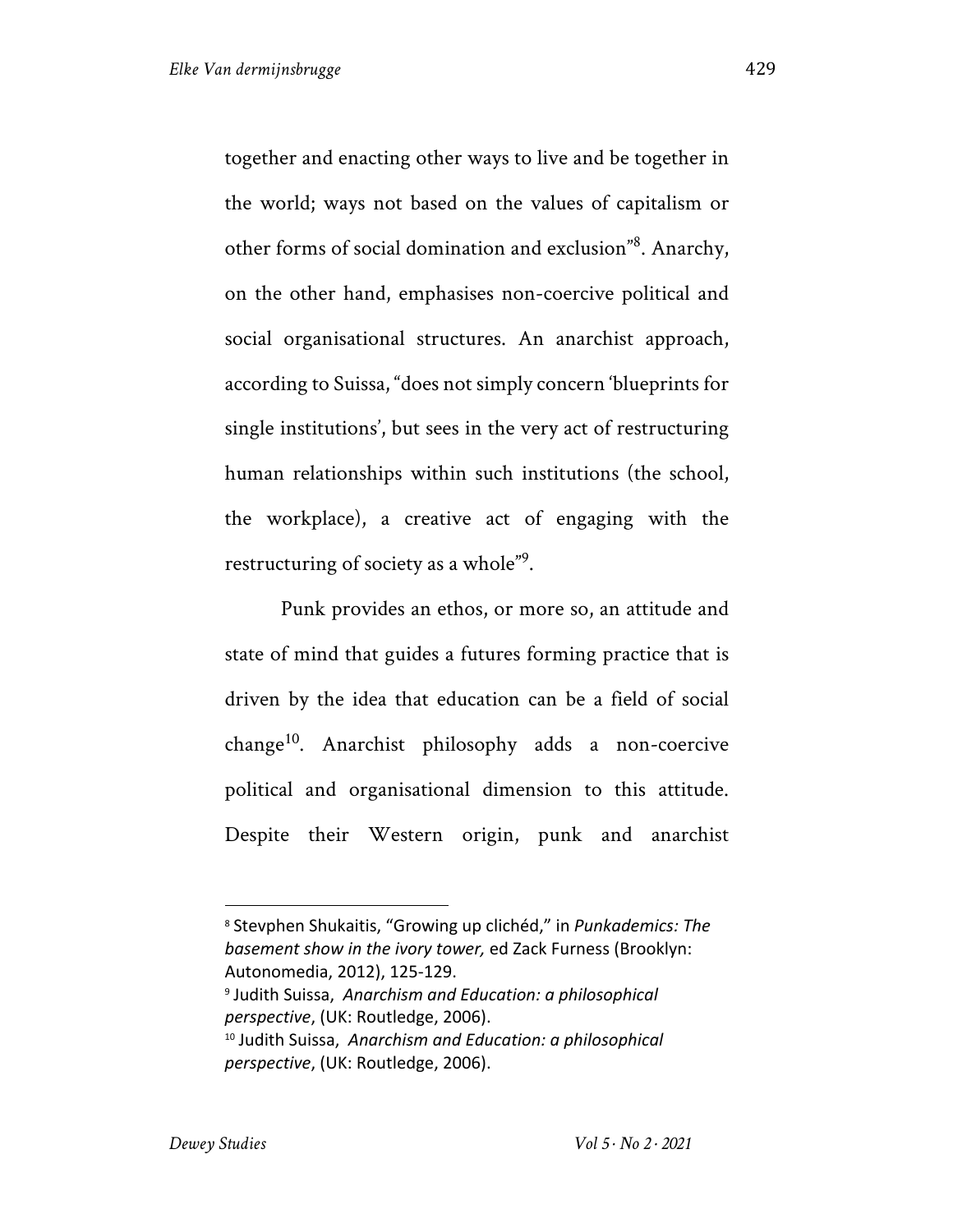perspectives can serve small communities of researchers and practitioners across cultural contexts.

# **The Three Practical Components of Punk**

## **Ethnography**

The punk ethnographic practice is organised around three components that work simultaneously: the creation of an anarcho-syndicate, the punk ethos, and a postdisciplinary approach.

## *The Creation of an Anarcho-Syndicate*

The first component is structured around the creation of an anarcho-syndicate, an organisational concept borrowed from the anarchist school of thought that emerged from the labour movement in the early  $1900s^{11}$ . An anarchosyndicate has two important features that allow for direct action: small by intention and self-governance, features that

<sup>&</sup>lt;sup>11</sup> Noam Chomsky, "The relevance of anarcho-syndicalism," accessed June, 28, 2021, https://www.youtube.com/watch?v=h\_x0Y3FqkEI.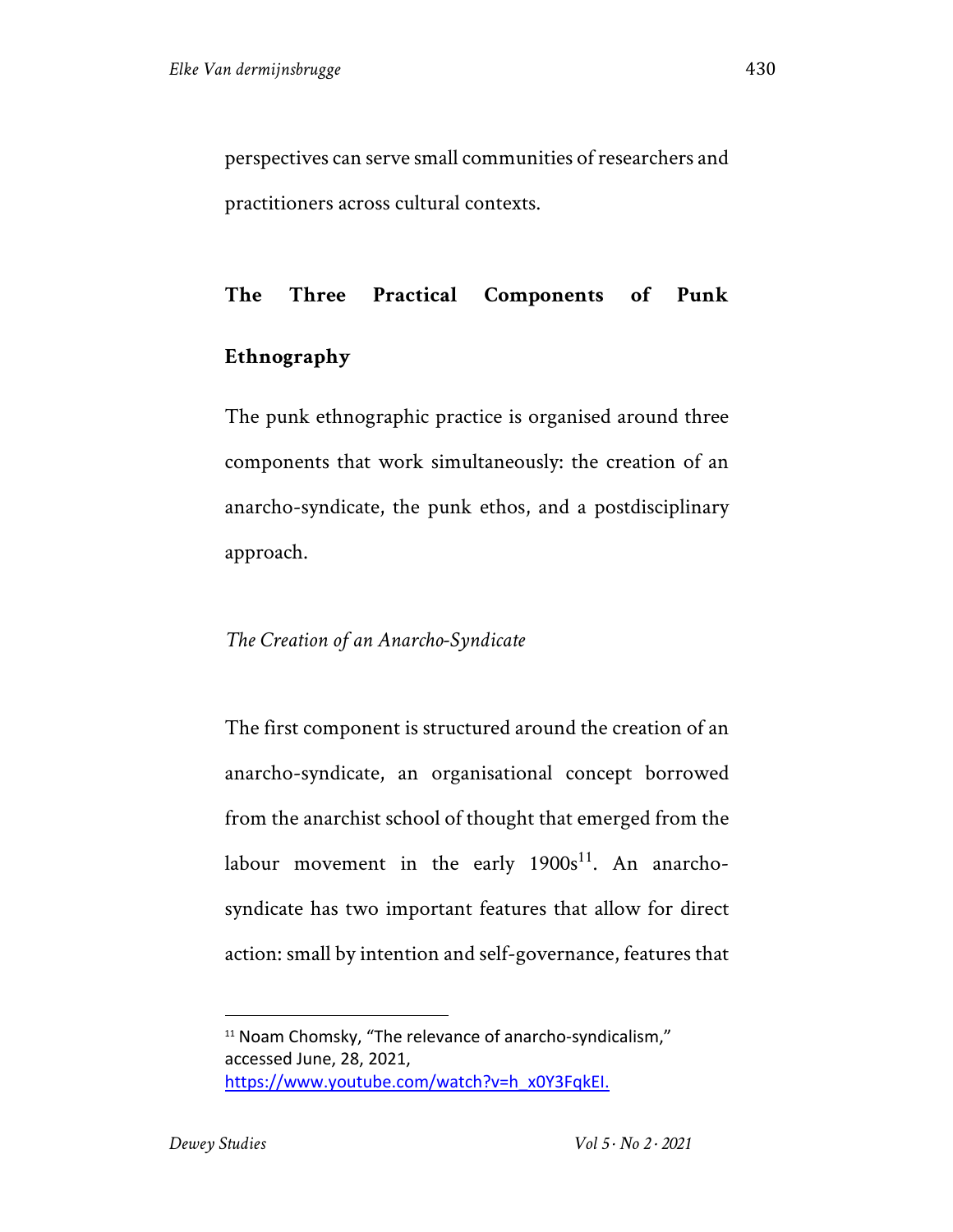can also be found in Dewey's approach to democracy as participatory and decentralized<sup>12</sup>. These features are opposed to the structure and purpose of large and often hierarchical bureaucracies. Educational institutions and the work they do are often governed by larger - local, national or transnational - bureaucratic organizations. It can be hard for schools and universities to escape these bureaucracies. Yet the anarcho-syndicate offers a structure that can create a space to explore alternatives and allow for bottom-up initiatives and different dynamics to emerge. It is one possible way to organise small groups of people in an inclusive, non-coercive, participatory manner.

<sup>&</sup>lt;sup>12</sup> Wayne Price, "Anarchism and the philosophy of pragmatism", accessed September, 14, 2021, https://theanarchistlibrary.org/library/wayne-price-anarchismand-the-philosophy-of-pragmatism.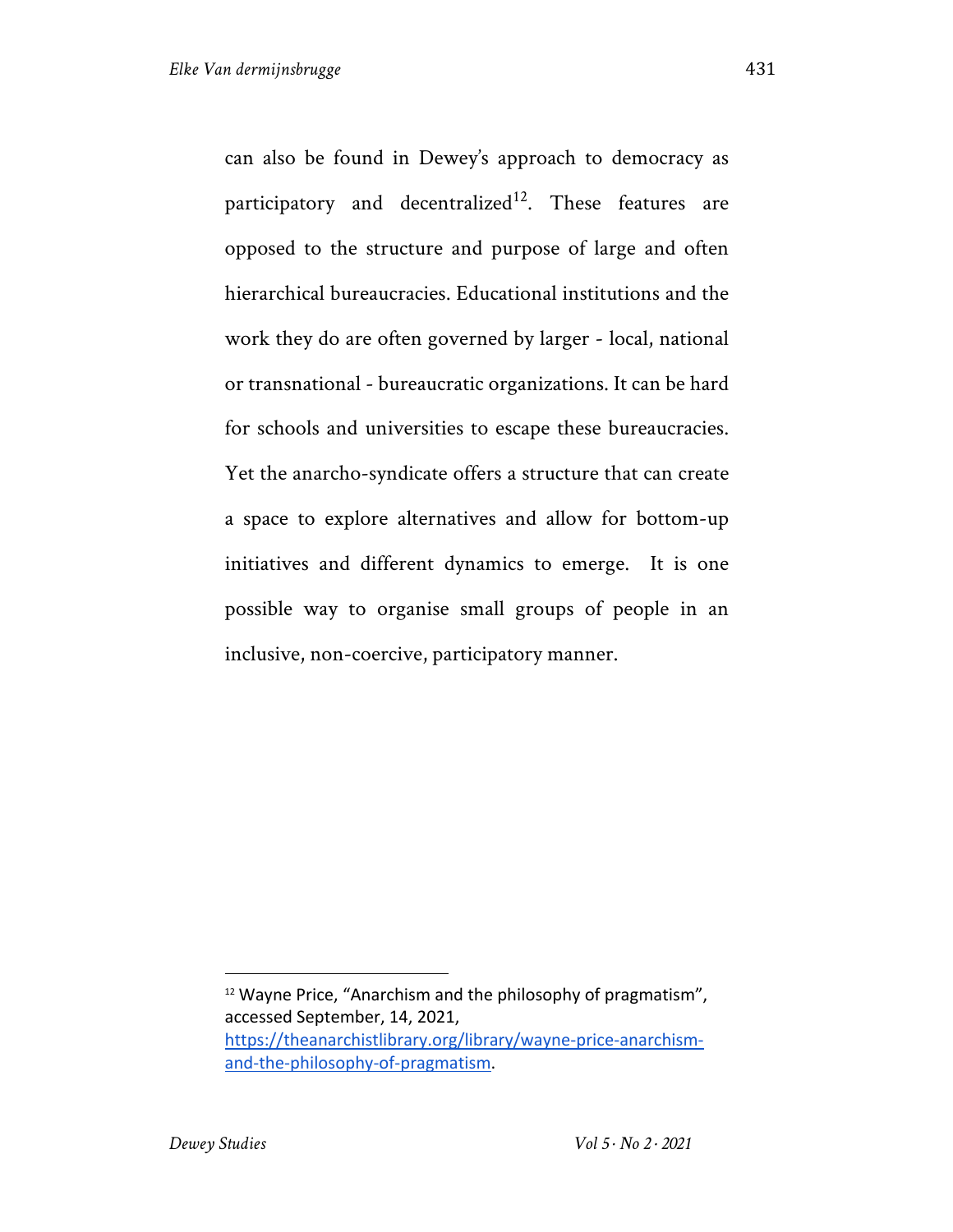The specific elements of the punk ethos I am drawing on are bold inventiveness and the DIY approach. The first elements, inventiveness and boldness, are expressed in the boundary-crossing work, the infiltrations that researchers and practitioners are concerned with as part of punk ethnography. We are at times performer; at times audience. Researchers and practitioners thus need to be comfortable with changes of state and discordant role play. We need to be willing to acknowledge our own limitations and despite these, be bold and inventive. We should be willing to work collaboratively, despite the presence of larger bureaucracies. The second element of the punk ethos is built around the DIY ethos. Punk can create what Moore and Roberts describe as a "mobilising structure"<sup>13</sup>, a space for action and creation rather than the often paralysing bureaucratic structures.

<sup>13</sup> Ryan Moore and Michael Roberts, "Do-It-Yourself Mobilization: Punk and Social Movements," *Mobilization* 14 (2009): 275.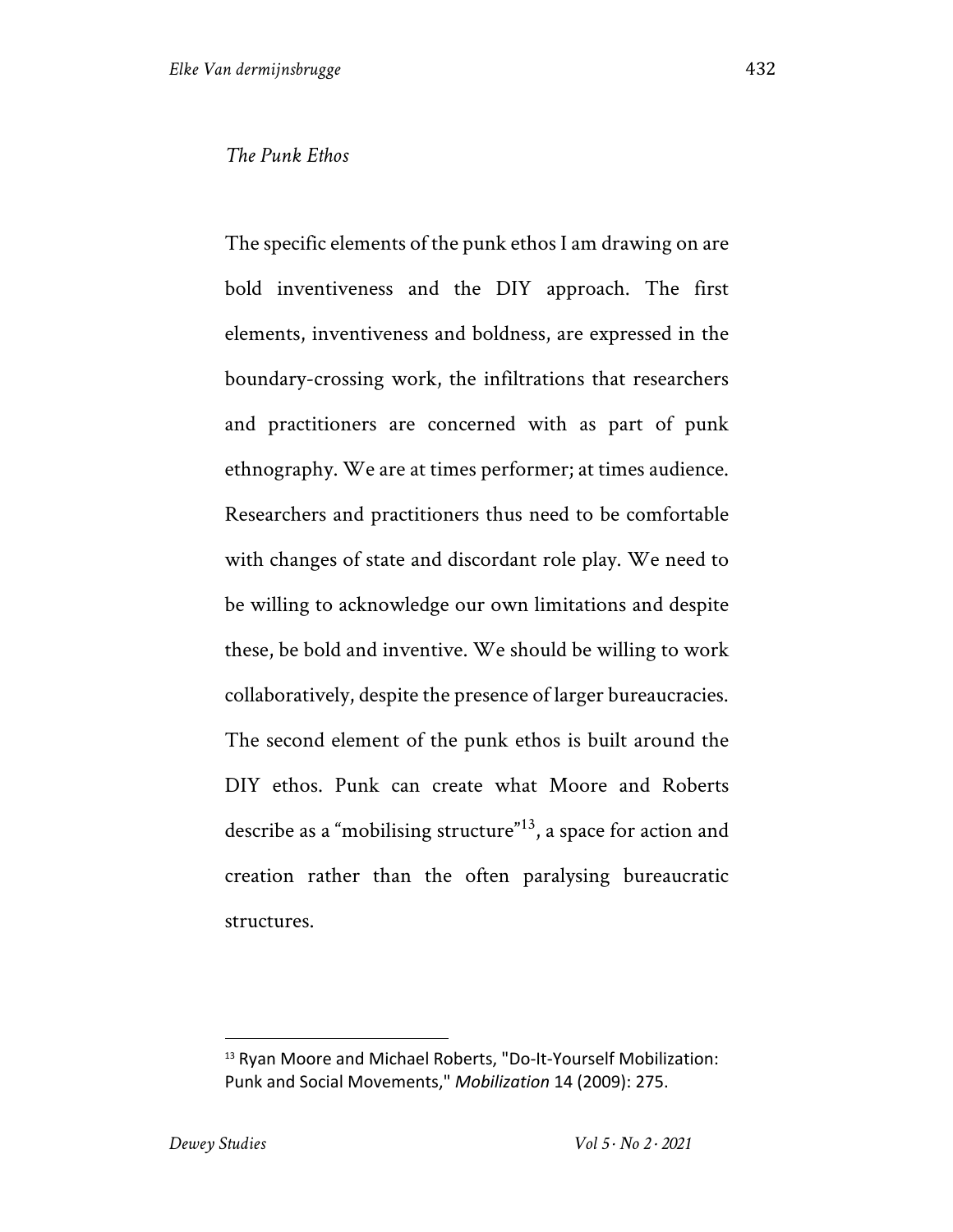#### *Postdisciplinary Approach*

Postdisciplinarity, according to Sayer, is not just about going beyond disciplinary boundaries, but implies "a conception of human flourishing"14. In other words, punk ethnography is asking us to unlearn and refuse to be limited by the restrictions of our professional fields and disciplines. What I consider a major challenge is the neoliberal academic climate of 'publish or perish' whereby academics are forced to publish in high stakes, highly specialized journals, usually behind paywalls. Research therefore often remains in the abstract realms of academe and does not reach practitioners, who in turn are not in a position where they can easily contribute to, question or critique research. Researchers (as well as practitioners) thus need to be willing to cross boundaries. Beer refers to the punk attitude as one of "breaking with conventions and to move into unfamiliar

<sup>14</sup> Andrew Sayer, *Why Things Matter to People: Social science, Values and Ethical Life*, (Cambridge: Cambridge University Press, 2011), 245.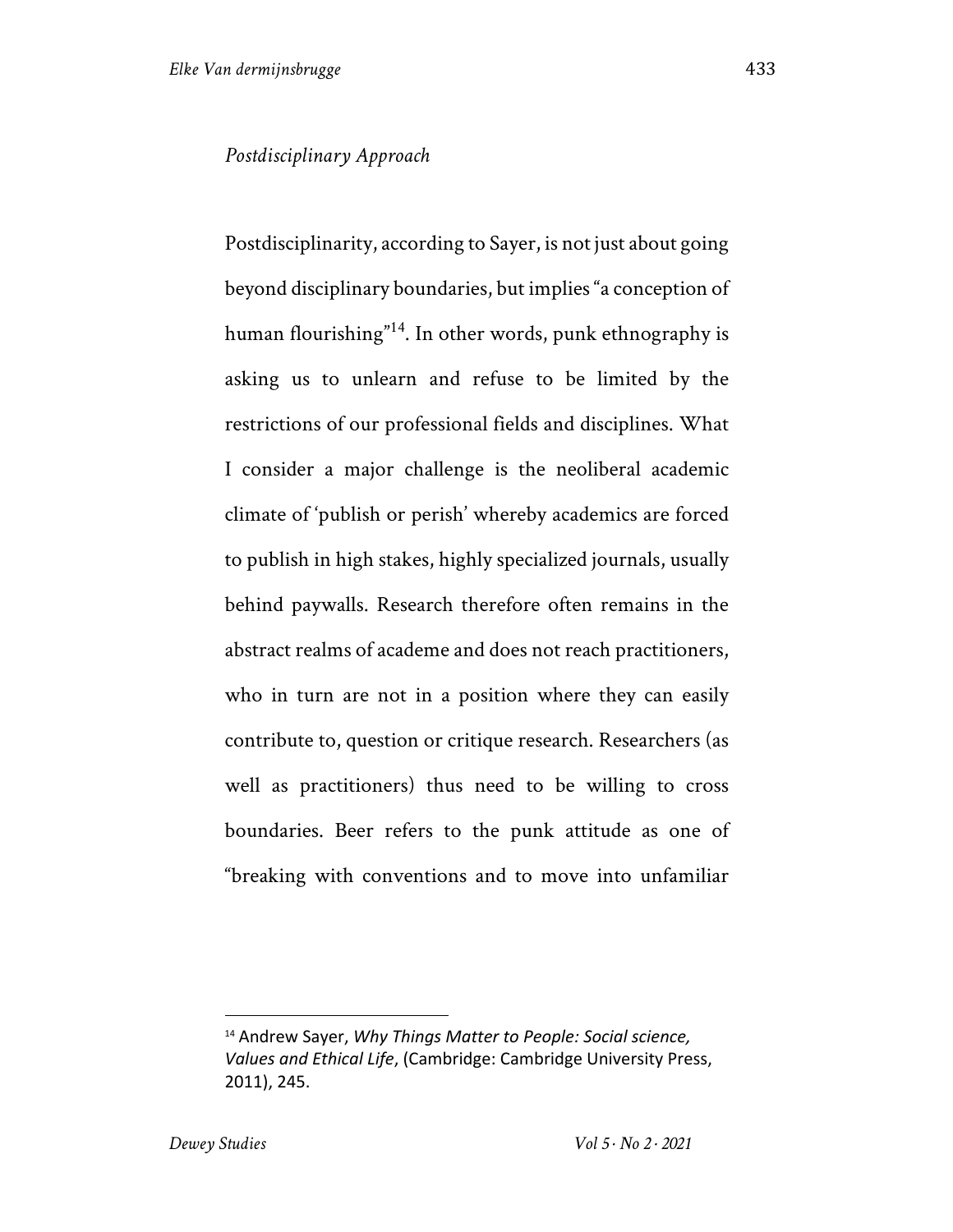analytical territory"<sup>15</sup> for matters that we consider to be worthwhile and important.

## **Quite a Crowd Indeed**

Gilles Deleuze and Felix Guattari opened their book *A Thousand Plateaus: Capitalism and Schizophrenia* with the following phrase: "The two of us wrote Anti-Oedipus together. Since each of us was several, there was already quite a crowd"<sup>16</sup>. The 'severals' of me (the early-career researcher and scholar, the philosopher, the inquirer, the practitioner, the teacher, the student…) are in constant conversation with practitioners, scholars, colleagues... Moreover, there is you, the reader, who brings additional perspectives, speculations and judgements when interpreting and applying punk ethnography, which makes it a living, contingent and ever evolving practice. Together with our communities and through these engagements, we

<sup>15</sup> David Beer, *Punk sociology*, (UK: Palgrave Macmillan, 2014), 59.

<sup>16</sup> Gilles Deleuze and Felix Guattari, *A Thousand Plateaus: Capitalism and Schizophrenia*, (Minneapolis: University of Minnesota Press, 1980), 3.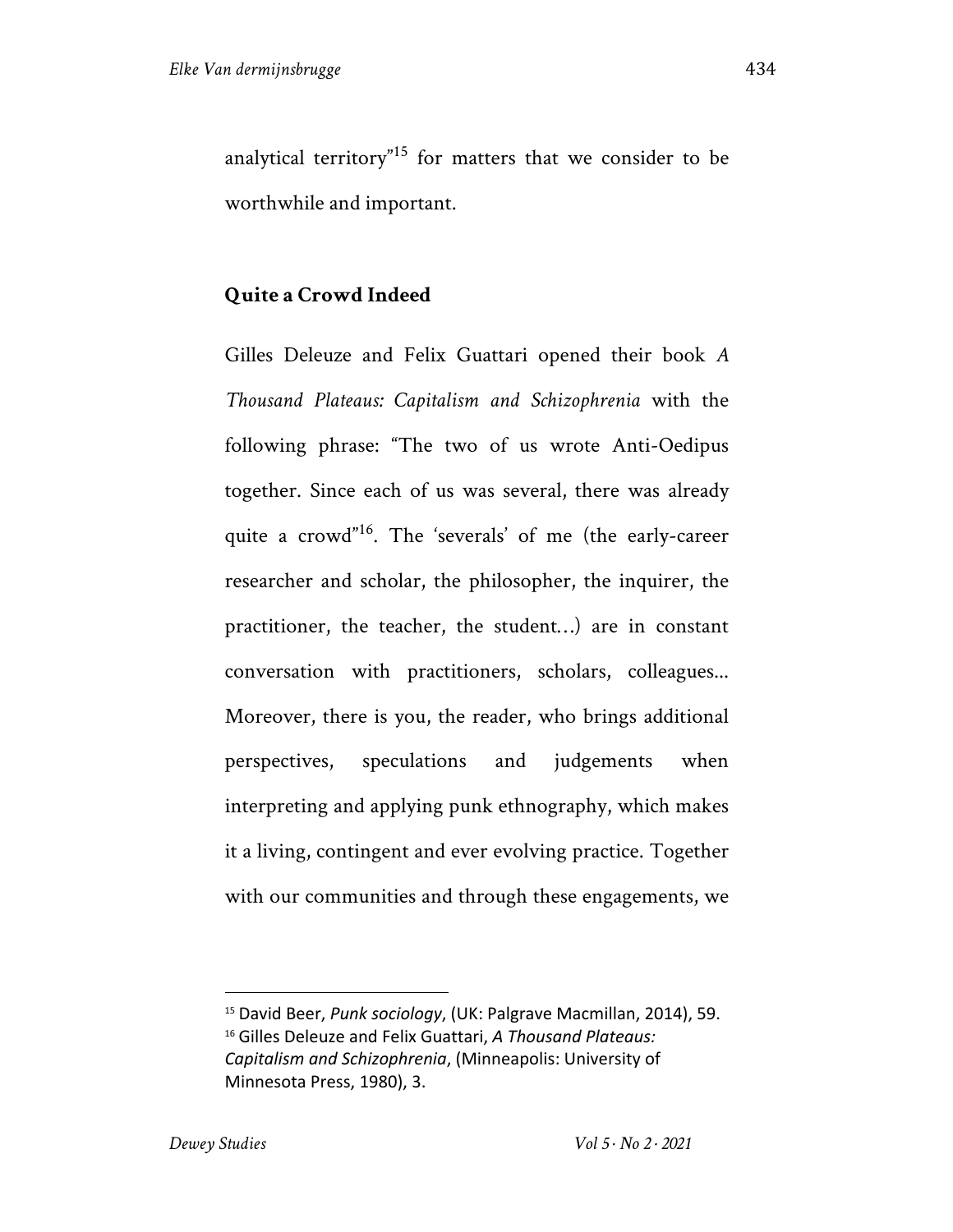are capable of imagining alternative futures in the present.

It is quite a crowd indeed.

More information on www.punkethnography.org.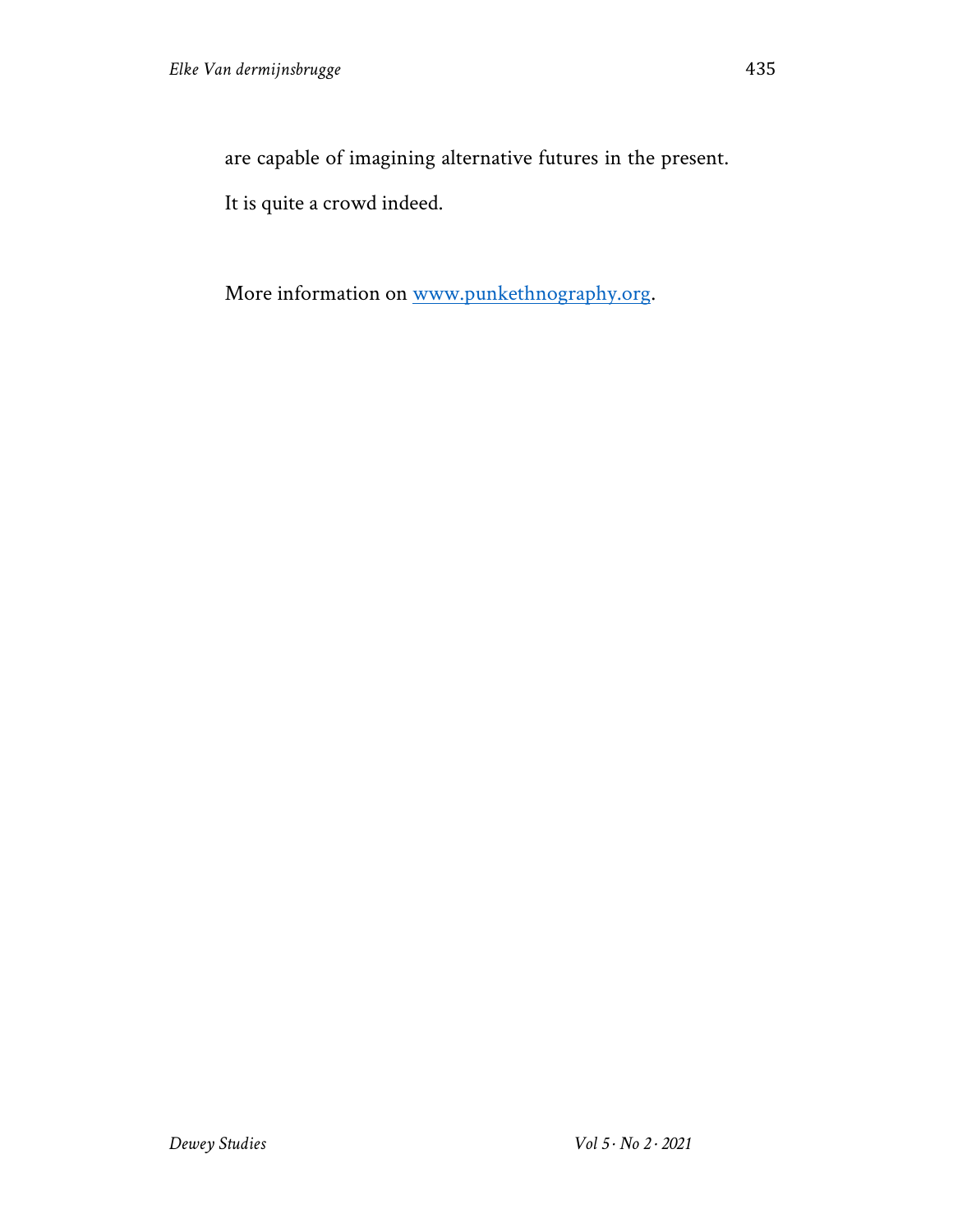### **References**

Arendt, Hannah. *Between Past and Future: Six Exercises in Political Thought*. New York: Viking Press, 1961.

Beer, David. *Punk sociology*. UK: Palgrave Macmillan, 2014.

Biesta, Gert. "Have We Been Paying Attention? Educational Anaesthetics in a Time of Crises." *Educational Philosophy and Theory* Ahead-of-print (2020): 1-3. DOI: 10.1080/00131857.2020.1792612.

Biesta, Gert. *Educational research : An unorthodox introduction*. London: Bloomsbury, 2020.

Brown, Wendy. *Undoing the demos: neoliberalism's stealth revolution.* New York: Zone Books, 2015.

Chomsky, Noam. "The relevance of anarcho-syndicalism." Accessed June 28, 2021.

https://www.youtube.com/watch?v=h\_x0Y3FqkEI.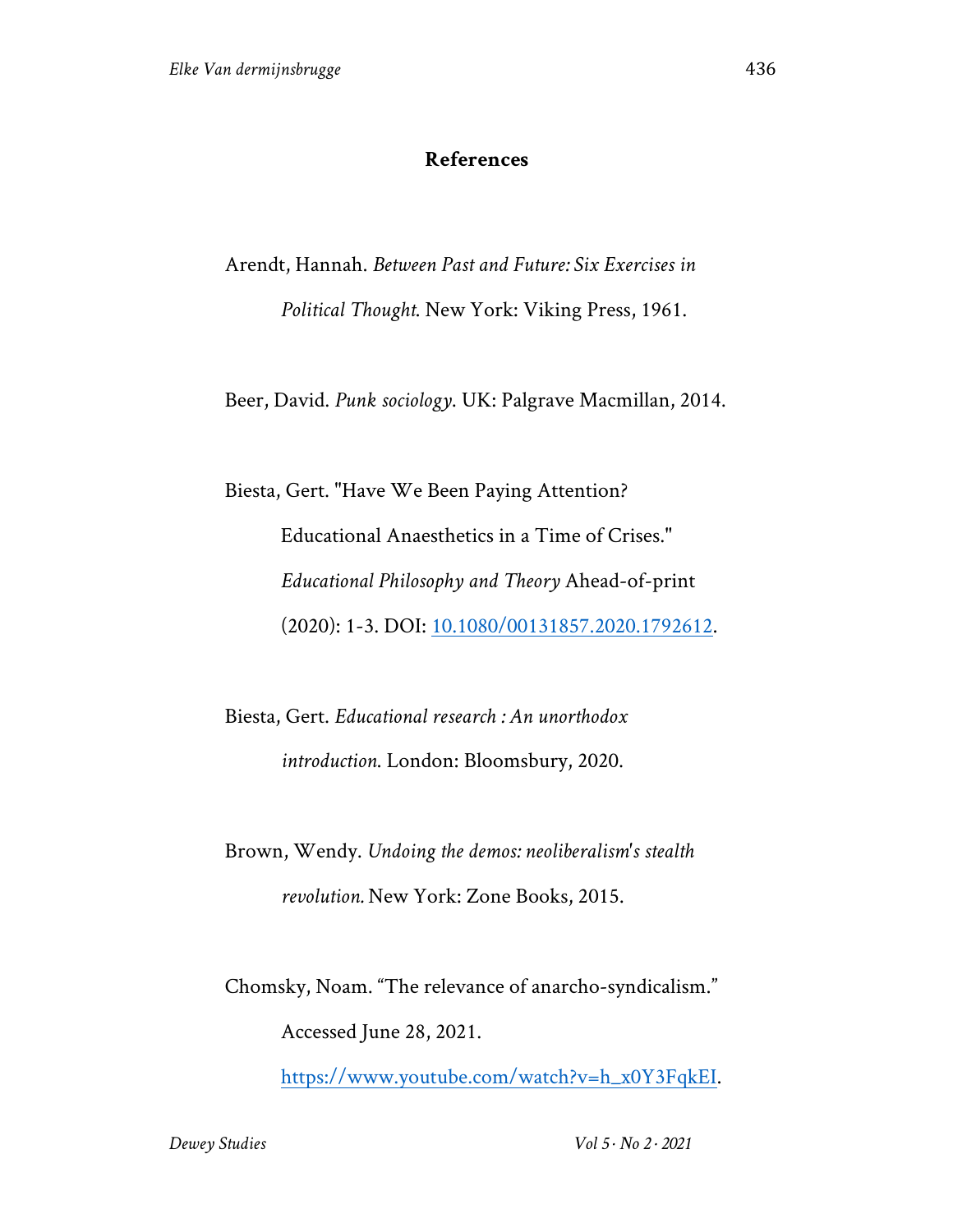Deleuze, Gilles and Felix Guattari, *A Thousand Plateaus: Capitalism and Schizophrenia*. Minneapolis: University of Minnesota Press, 1980.

Gergen, Kenneth J. "From Mirroring to World-Making: Research as Future Forming." *Journal for the Theory of Social Behaviour* 45 (2015): 287-310.

Holton, Robert. "The Idea of Crisis in Modern Society." *The British Journal of Sociology* 38 (1987): 502-520.

Mills, Martin. "Educational research that has an impact: 'Be realistic, demand the impossible'." *Australian Educational Researcher* 45 (2018): 569-583.

Moore , Ryan and Michael Roberts. "Do-It-Yourself Mobilization: Punk and Social Movements." *Mobilization* 14 (2009): 273-291.